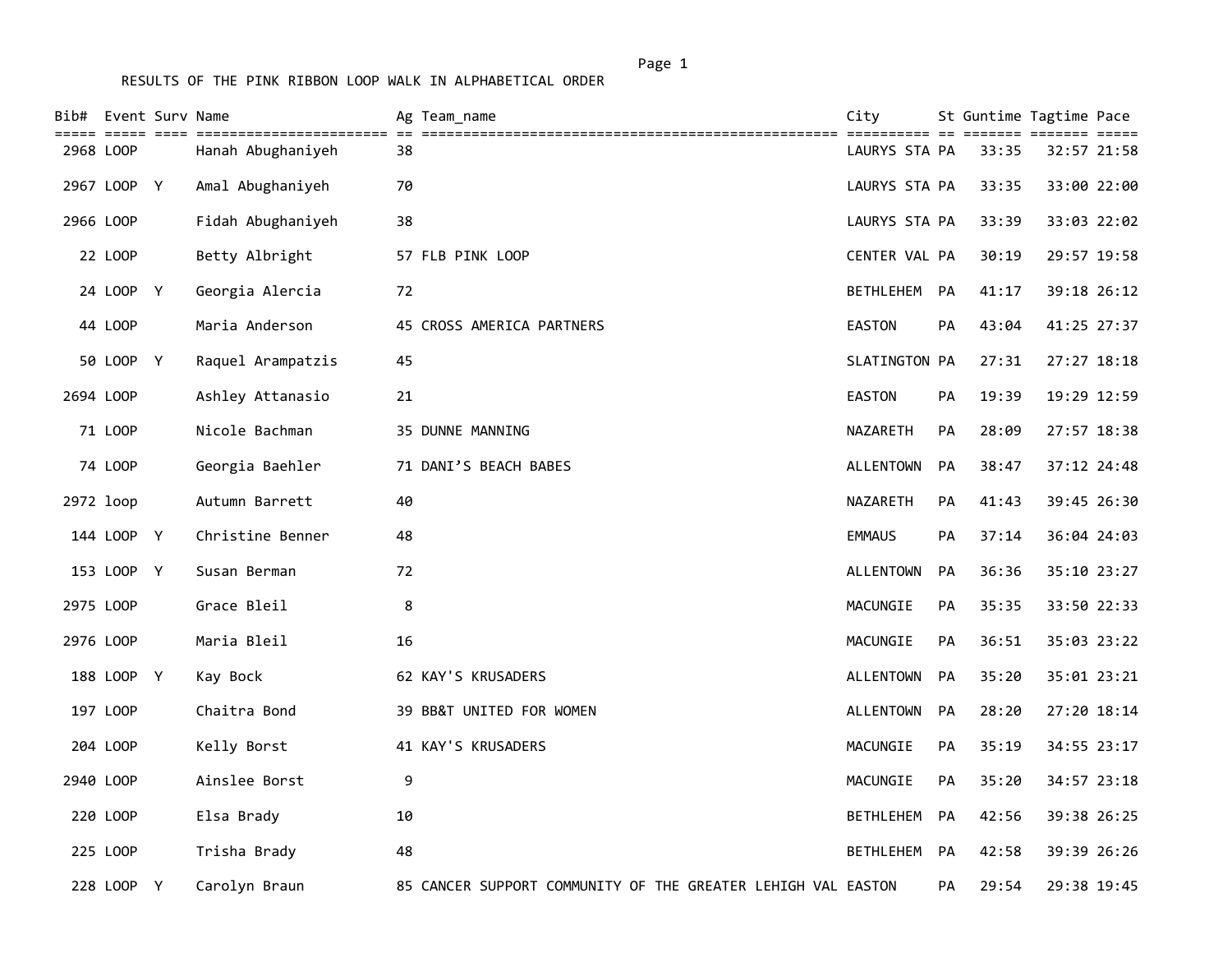| 230 LOOP   | Peyton Breinich | -20                                                      | ALLENTOWN PA  28:30  27:44  18:29 |           |
|------------|-----------------|----------------------------------------------------------|-----------------------------------|-----------|
| 248 LOOP Y |                 | Chimene Broughton Manns 54 BEAUTIFUL YOU- ALLENTOWN YMCA | WHITEHALL PA 36:34 35:49 23:53    |           |
| 251 LOOP   | Janayshia Brown | 17 BB&T UNITED FOR WOMEN                                 | CATASAUOUA PA 28:21               | 7:53 5:15 |

Page 2 (2012) 2014 12:30:40 (2012) 2014 12:30:40 (2012) 2014 12:30:40 (2012) 2014 12:30:40 (2012) 2014 12:30:40

RESULTS OF THE PINK RIBBON LOOP WALK IN ALPHABETICAL ORDER

| Bib#      | Event Surv Name |                        | Ag Team name          | City          |           |       | St Guntime Tagtime Pace |
|-----------|-----------------|------------------------|-----------------------|---------------|-----------|-------|-------------------------|
|           | 283 loop        | Rose Buskirk           | 57                    | KUNKLETOWN PA |           | 40:31 | 38:15 25:30             |
|           | 311 LOOP        | Angella Carney         | 58                    | BETHLEHEM     | PA        | 43:16 | 39:59 26:40             |
|           | 325 LOOP        | Bethan Cartledge       | 42                    | ALLENTOWN     | PA        | 28:00 | 27:18 18:12             |
|           | 336 LOOP        | Terri Castagnoli       | 46                    | <b>EASTON</b> | PA        | 43:03 | 39:46 26:31             |
| 2725 LOOP |                 | June Castellano        | 72 ANGELS WINGS       | EASTON        | <b>PA</b> | 42:35 | 41:14 27:29             |
|           | 338 LOOP        | Lisa Cataldo           | 25 OAA PINK PAWS PACK | JIM THORPE PA |           | 32:17 | 31:46 21:11             |
|           | 339 LOOP        | Megan Cataldo          | 25 OAA PINK PAWS PACK | JIM THORPE PA |           | 32:19 | 31:46 21:11             |
|           | 345 LOOP        | Ruthann Cerino Gargone | 57                    | <b>EASTON</b> | <b>PA</b> | 33:59 | 32:25 21:37             |
|           | 381 LOOP        | Stacey Clark           | 48 CAPITAL BLUEBIES   | MECHANICSB PA |           | 28:16 | 27:08 18:06             |
|           | 411 LOOP        | Leah Connors           | 28                    | QUAKERTOWN PA |           | 32:37 | 31:32 21:01             |
|           | 454 LOOP        | Christine Cressman     | 54                    | MACUNGIE      | PA        | 32:34 | 31:29 21:00             |
|           | 456 LOOP        | Sara Cressman08        | 25                    | POTTSTOWN     | PA        | 32:35 | 31:30 21:00             |
| 2974 LOOP |                 | Haley Crisafulli       | 15                    | NAZARETH      | PA        | 41:42 | 39:43 26:29             |
|           | 466 LOOP        | Krystie Cummins        | 39 KAY'S KRUSADERS    | MOUNT LAUR NJ |           | 35:19 | 35:01 23:21             |
|           | 482 LOOP        | Kathleen D'Angelo      | 71 JUDY'S JEMS        | ALLENTOWN PA  |           | 36:42 | 35:14 23:30             |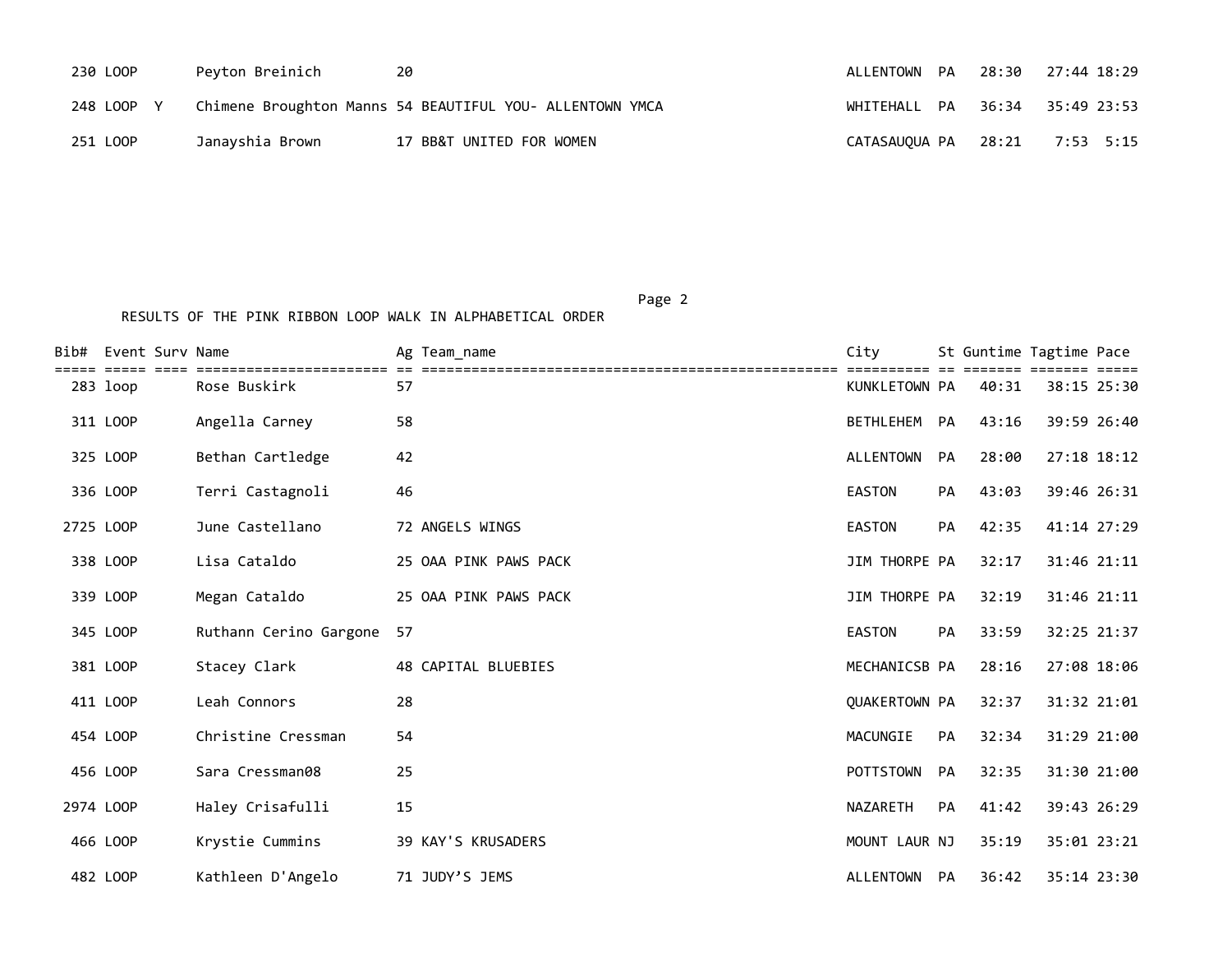| 514 LOOP   | Tina Dedinsky     | 48                                      | JIM THORPE PA        |    | 33:57 | 32:29 21:40 |
|------------|-------------------|-----------------------------------------|----------------------|----|-------|-------------|
| 513 LOOP Y | Debra Dedinsky    | 55                                      | ALLENTOWN PA         |    | 33:57 | 32:30 21:40 |
| 2741 LOOP  | Cecily Desiderio  | 17 ST. LUKE'S UNIVERSITY HEALTH NETWORK | QUAKERTOWN PA        |    | 32:36 | 31:30 21:00 |
| 550 LOOP Y | Jessica Desiderio | 46                                      | <b>OUAKERTOWN PA</b> |    | 32:36 | 31:30 21:00 |
| 558 LOOP Y | Sharon Diehl      | 61                                      | ALLENTOWN PA         |    | 32:57 | 32:27 21:38 |
| 570 LOOP   | Hannah Dilello    | 15 ANGELS WINGS                         | <b>EASTON</b>        | PA | 41:05 | 39:41 26:28 |
| 569 LOOP   | Elena Dilello     | 44 ANGELS WINGS                         | <b>EASTON</b>        | PA | 41:21 | 39:57 26:38 |
| 590 loop   | Caren Donaruma    | 55                                      | PITTSTOWN            | NJ | 42:56 | 39:39 26:26 |
| 592 LOOP   | Cindy Donchez     | 41 CRAYOLA RAZZLE DAZZLE ROSES          | BETHLEHEM            | PA | 45:18 | 44:57 29:58 |
| 616 LOOP   | Donna Duca        | 66                                      | <b>TELFORD</b>       | PA | 31:01 | 30:51 20:34 |

Page 3 and 2012 and 2012 and 2012 and 2012 and 2012 and 2012 and 2012 and 2012 and 2012 and 2012 and 2012 and

| Bib# Event Surv Name |            |   |                    | Ag Team name                            | City          |     | St Guntime Tagtime Pace |             |  |
|----------------------|------------|---|--------------------|-----------------------------------------|---------------|-----|-------------------------|-------------|--|
|                      | 615 LOOP   |   | Christina Duca     | 39                                      | MECHANICSV PA |     | 31:02                   | 30:52 20:35 |  |
|                      | 626 LOOP Y |   | Christina Durback  | 57 BEAUTIFUL YOU- ALLENTOWN YMCA        | BETHLEHEM PA  |     | 36:57                   | 36:08 24:06 |  |
|                      | 640 LOOP   | Y | Joan Edwards       | 66 BEAUTIFUL YOU- ALLENTOWN YMCA        | NORTHAMPTO PA |     | 36:44                   | 35:55 23:57 |  |
|                      | 685 LOOP Y |   | Patricia Facchiano | 63                                      | BETHLEHEM PA  |     | 34:46                   | 33:05 22:03 |  |
|                      | 703 LOOP Y |   | Kathleen Fedro     | 65                                      | SAYLORSBUR PA |     | 35:37                   | 34:45 23:10 |  |
| 2917 LOOP            |            |   | Dineen Filoramo    | 53                                      | MEDFORD       | NJ. | 26:52                   | 26:32 17:42 |  |
| 2985 LOOP            |            |   | Helen Flynn        | 19 AIR PRODUCTS                         | ALLENTOWN     | PA  | 30:16                   | 29:59 20:00 |  |
|                      | 750 LOOP   |   | Lena Fontano       | 71                                      | WHITEHALL PA  |     | 36:46                   | 35:51 23:54 |  |
|                      | 789 LOOP   |   | Joanne Gadd        | 53 ST. LUKE'S UNIVERSITY HEALTH NETWORK | MACUNGIE      | PA  | 27:12                   | 27:03 18:02 |  |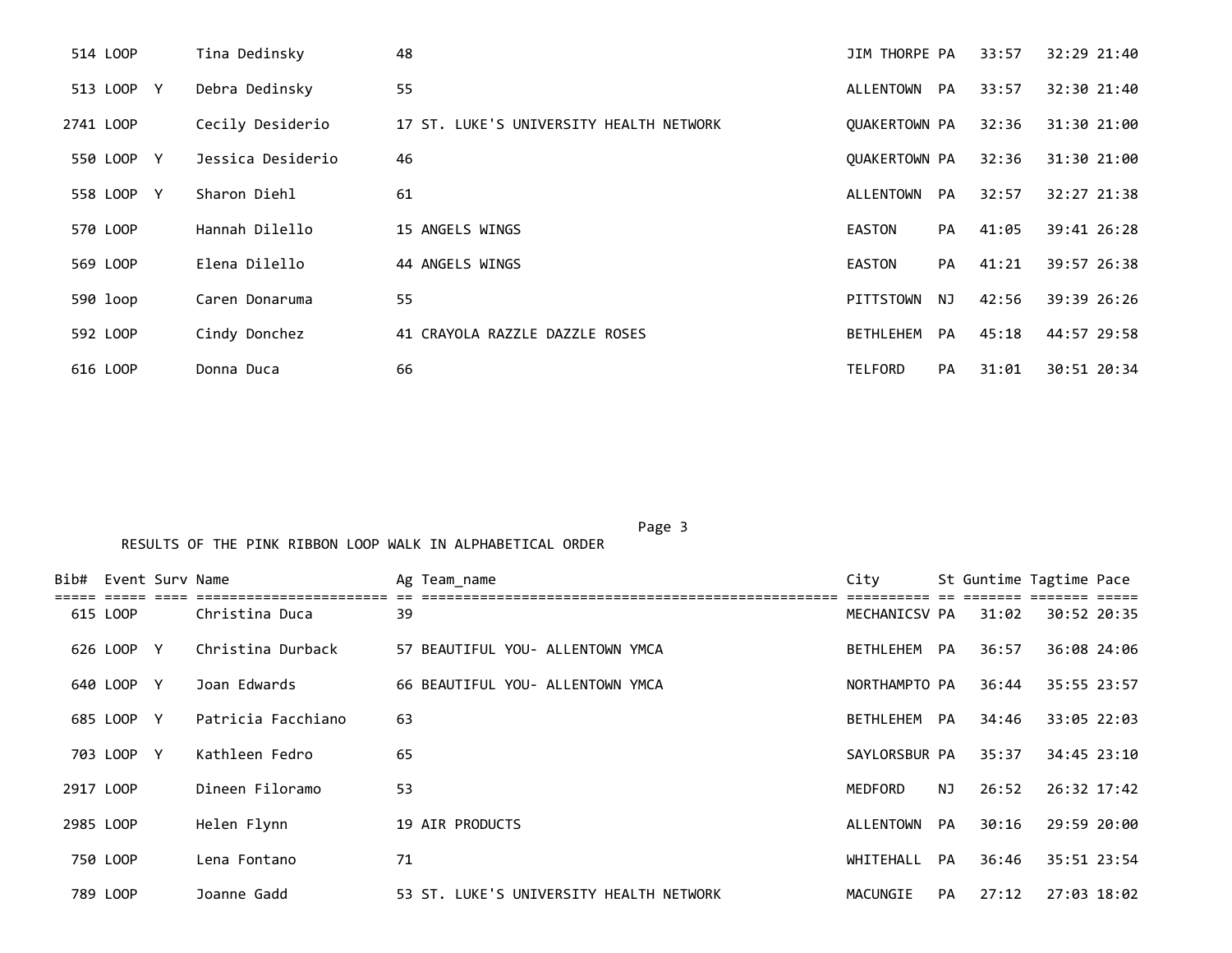| 794 LOOP    | Lisa Gallagher     | 46 5KIM                           | SOUDERTON PA     |           | 35:42 | 33:57 22:38                         |
|-------------|--------------------|-----------------------------------|------------------|-----------|-------|-------------------------------------|
| 2762 LOOP   | Cindy Garguilo     | 54                                | BETHLEHEM PA     |           | 34:47 | 33:05 22:04                         |
| 811 LOOP    | Emma Garrett       | 15 BASKET BABES FOR BREASTS       | BREINIGSVI PA    |           | 39:07 | 35:38 23:45                         |
| 809 LOOP    | Alexandria Garrett | 9 BASKET BABES FOR BREASTS        | BREINIGSVI PA    |           | 39:06 | 35:44 23:49                         |
| 810 LOOP    | Brooke Garrett     | 6 BASKET BABES FOR BREASTS        | BREINIGSVI PA    |           | 39:07 | 35:44 23:50                         |
| 817 LOOP    | Charlotte Gasda    | 9                                 | ALLENTOWN PA     |           | 23:39 | $6:18$ $4:12$                       |
| 818 LOOP Y  | Nicole Gasda       | 39                                | ALLENTOWN PA     |           | 23:47 | 22:38 15:06                         |
| 819 LOOP    | Janice Gasper      | 69                                | <b>SOUTHPORT</b> |           |       | NC 1:02:17 1:00:40 40:27            |
| 822 LOOP    | Clare Gebey        | 45 5KIM                           | <b>BATH</b>      | PA        | 36:51 | 35:06 23:24                         |
| 2920 LOOP   | Pamela Geleski     | 36                                | <b>EASTON</b>    | PA        | 41:19 | 39:03 26:02                         |
| 831 LOOP Y  | Maryann Genna      | 67 SWEET MAMMORIES                | MACUNGIE         | <b>PA</b> | 35:22 | 33:37 22:25                         |
| 844 LOOP    | Evelyn Gerhard     | 78                                |                  |           |       | ZIONSVILLE PA 1:02:17 1:00:40 40:27 |
| 845 LOOP Y  | Donna Gerhart      | 65                                | MERTZTOWN PA     |           | 36:56 | 35:16 23:31                         |
| 2763 LOOP Y | Judith Gestl       | 66                                | COOPERSBUR PA    |           | 34:47 | 33:05 22:03                         |
| 2764 LOOP   | Brandy Gianatiempo | 36                                | NORTHAMPTO PA    |           | 27:55 | 27:29 18:19                         |
| 866 LOOP    | Luann Gilliland    | 63 LEHIGH VALLEY CANCER INSTITUTE | BLOOMSBURG PA    |           | 52:25 | 52:12 34:48                         |

Page 4 and the state of the state of the state of the state of the state of the state of the state of the state of the state of the state of the state of the state of the state of the state of the state of the state of the RESULTS OF THE PINK RIBBON LOOP WALK IN ALPHABETICAL ORDER

| Bib# Event Surv Name |           |                |     | Ag Team name | City |  | St Guntime Tagtime Pace        |  |
|----------------------|-----------|----------------|-----|--------------|------|--|--------------------------------|--|
|                      |           |                |     |              |      |  |                                |  |
|                      | 2919 LOOP | Kielty Glennon | -36 |              |      |  | PEN ARGYL PA 41:20 39:04 26:03 |  |
|                      | 880 LOOP  | Carol Gonzalez | -69 |              |      |  | ALLENTOWN PA 36:58 36:07 24:05 |  |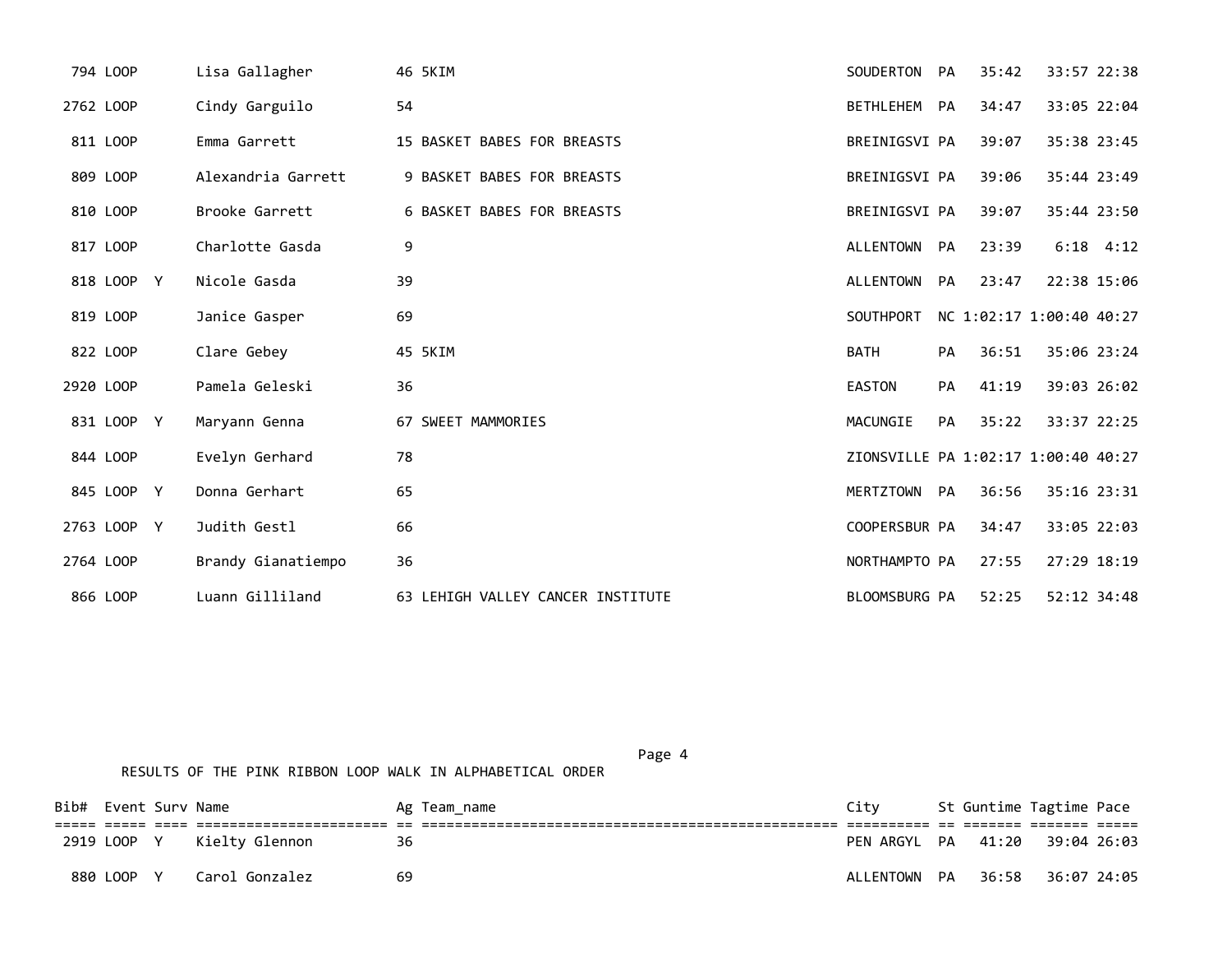| 888 LOOP    | Tanya Gordon          | 43 SHAKE YOUR TEAL FEATHERS      | NORTH WALE PA   |           | 36:40 | 34:34 23:03 |
|-------------|-----------------------|----------------------------------|-----------------|-----------|-------|-------------|
| 904 LOOP Y  | Dori Green-Hollenbach | 57 BEAUTIFUL YOU- ALLENTOWN YMCA | <b>KUTZTOWN</b> | <b>PA</b> | 45:42 | 44:46 29:51 |
| 2989 LOOP   | Beth Gruppo           | 52                               | COPLAY          | PA        | 44:54 | 43:02 28:41 |
| 941 LOOP Y  | Maribeth Gutshall     | 44 CAPITAL BLUEBIES              | MECHANICSB PA   |           | 28:07 |             |
| 948 LOOP Y  | Angie Hagstrom        | 51                               | SELLERSVIL PA   |           | 44:53 | 43:03 28:42 |
| 953 LOOP    | Clara Hall            | 67 BEAUTIFUL YOU- ALLENTOWN YMCA | ALLENTOWN PA    |           | 36:43 | 35:55 23:57 |
| 979 LOOP    | Teea Harte            | 31 DOTTIE'S BUTTERFLIES          | POTTSVILLE PA   |           | 30:15 | 29:32 19:42 |
| 987 LOOP    | Dina Hartzel          | 54 BEAUTIFUL YOU- ALLENTOWN YMCA | <b>KUTZTOWN</b> | <b>PA</b> | 45:41 | 44:46 29:51 |
| 2961 LOOP   | Kimberly Hartzell     | 42                               | BATH            | <b>PA</b> | 34:49 | 34:10 22:47 |
| 2945 LOOP   | Brynn Hausman         | 8                                | FOGELSVILL PA   |           | 27:51 | 27:09 18:06 |
| 2944 LOOP   | Reese Hausman         | 14                               | FOGELSVILL PA   |           | 27:59 | 27:16 18:10 |
| 1011 LOOP Y | Catherine Heed        | 67 TWISTED SISTERS               | WAKE FORES NC   |           | 52:27 | 50:55 33:57 |
| 1036 LOOP   | Tiffany Heller        | 34 METRO BEAUTY ACADEMY          | OREFIELD        | <b>PA</b> | 34:47 | 34:06 22:44 |
| 1053 LOOP   | Donna Herndon         | 55                               | SELLERSVIL PA   |           | 32:36 | 31:31 21:01 |
| 2941 LOOP   | Elisabeth Herrmann    | 77                               | ALLENTOWN PA    |           | 25:05 | 24:59 16:39 |
| 1065 LOOP   | Nella Hilden          | 8 JUDY'S JEMS                    | ALLENTOWN PA    |           | 35:51 | 34:23 22:55 |
| 1063 LOOP   | Jessica Hilden        | 41 JUDY'S JEMS                   | ALLENTOWN PA    |           | 36:11 | 34:43 23:09 |
| 1064 LOOP   | Margaret Hilden       | 11 JUDY'S JEMS                   | ALLENTOWN PA    |           | 36:43 | 35:12 23:28 |
| 1096 LOOP   | Suzanne Hollowbush    | 73 RUPBER                        | <b>TOPTON</b>   | <b>PA</b> | 34:58 | 33:04 22:03 |
| 1097 LOOP   | Diane Holmes          | 62                               | <b>EASTON</b>   | PA        | 28:36 | 28:08 18:46 |
| 1102 LOOP Y | Joan Holtz            | 43                               | <b>EASTON</b>   | PA        | 25:03 | 24:42 16:28 |
| 1105 LOOP   | Suzanne Homm          | 41 OAA PINK PAWS PACK            | LEHIGHTON       | PA        | 32:19 | 31:44 21:10 |
| 2938 LOOP   | Rosemarie House       | 55                               | MACUNGIE        | PA        | 36:35 | 35:50 23:54 |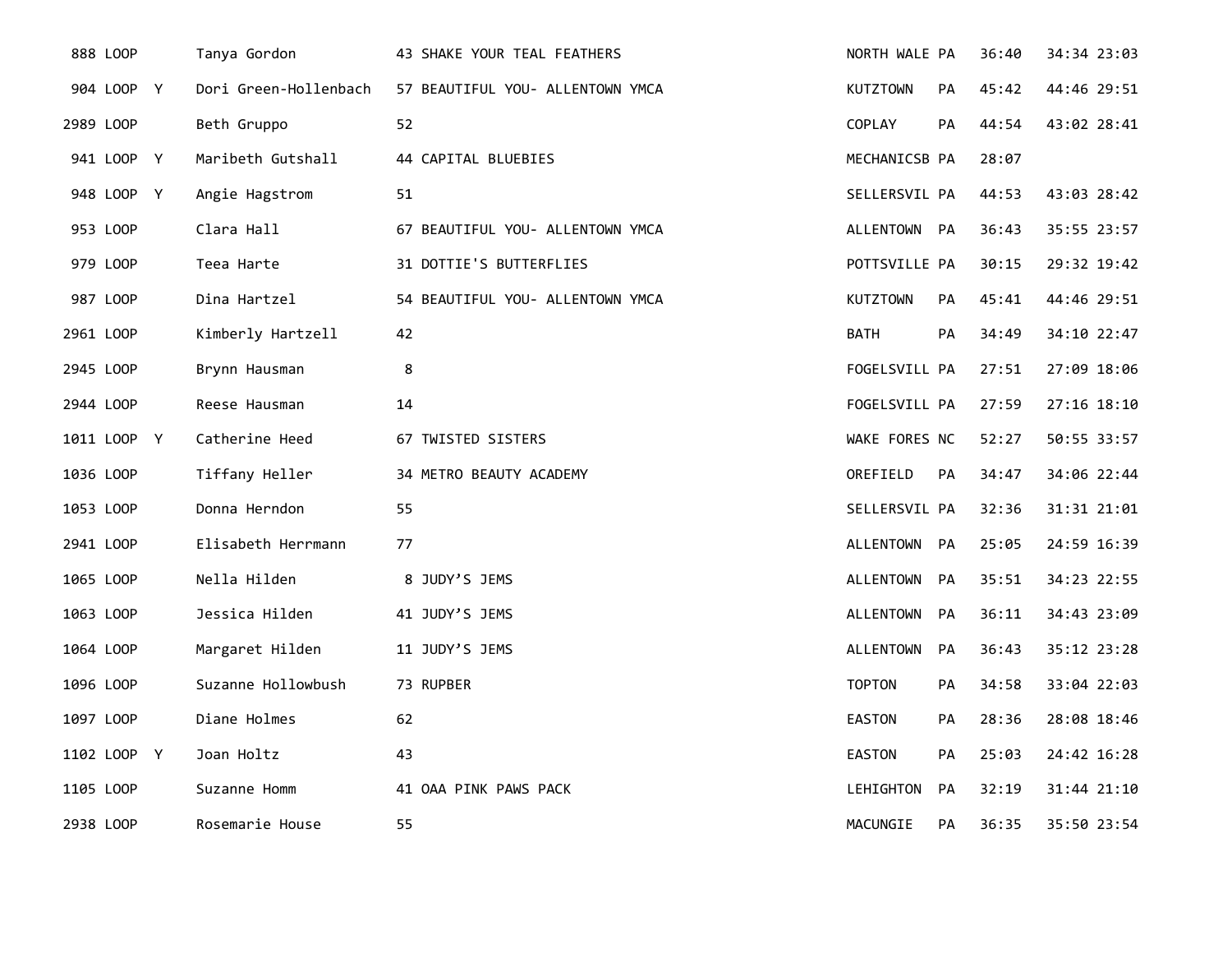|           | Bib# Event Surv Name |                 | Ag Team_name                | City          |           | St Guntime Tagtime Pace | ======= ======= ===== |  |
|-----------|----------------------|-----------------|-----------------------------|---------------|-----------|-------------------------|-----------------------|--|
| 1123 LOOP |                      | Shelly Hovan    | 43 SHAKE YOUR TEAL FEATHERS | ALLENTOWN PA  |           | 36:44                   | 34:39 23:06           |  |
| 1125 LOOP |                      | Darlene Hower   | 57 FLB PINK LOOP            | CENTER VAL PA |           | 30:19                   | 29:57 19:58           |  |
|           | 1149 LOOP Y          | Tina Hummel     | 50 BASKET BABES FOR BREASTS | OREFIELD      | <b>PA</b> | 39:04                   | 35:48 23:52           |  |
| 1148 LOOP |                      | Cloie Hummel    | 15 BASKET BABES FOR BREASTS | OREFIELD      | PA        | 39:05                   | 35:55 23:57           |  |
| 1147 LOOP |                      | Cassidy Hummel  | 11 BASKET BABES FOR BREASTS | OREFIELD      | PA        | 39:06                   | 35:57 23:58           |  |
| 2796 LOOP |                      | Helen Ives      | 24                          | ALLENTOWNA PA |           | 32:56                   | 32:26 21:38           |  |
|           | 1185 LOOP Y          | Roxann Jarrett  | 60                          | MERTZTOWN PA  |           | 32:15                   | 31:17 20:52           |  |
| 1184 LOOP |                      | Alaina Jarrett  | 33                          | MERTZTOWN     | PA        | 32:14                   | 31:20 20:53           |  |
|           | 1194 LOOP Y          | Julie Johnson   | 62 BASKET BABES FOR BREASTS | MACUNGIE      | <b>PA</b> | 39:07                   | 35:58 23:59           |  |
|           | 1226 LOOP Y          | Dottie Karpow   | 70 FIRST STRIDES            | RALEIGH       | <b>NC</b> | 33:49                   | 32:58 21:59           |  |
| 1237 LOOP |                      | Donna Kedl      | 51                          | COPLAY        | <b>PA</b> | 33:57                   | 32:31 21:41           |  |
|           | 1242 LOOP Y          | Rebecca Kehley  | 36                          | ALLENTOWN PA  |           | 36:48                   | 35:36 23:44           |  |
| 1260 LOOP |                      | Taryn Kemmerer  | 22 HAKUNA MA TATAS -DODI H  | SLATINGTON PA |           | 40:56                   | 38:48 25:52           |  |
| 1259 LOOP |                      | Morgan Kemmerer | 25 HAKUNA MA TATAS -DODI H  | SLATINGTON PA |           | 40:56                   | 38:48 25:52           |  |
|           | 1258 LOOP Y          | Lisa Kemmerer   | 50 HAKUNA MA TATAS -DODI H  | SLATINGTON PA |           | 40:56                   | 38:50 25:53           |  |
| 1266 LOOP |                      | Rose Kennedy    | 72                          | ALLENTOWN PA  |           | 37:21                   | 31:47 21:12           |  |
|           | 1269 LOOP Y          | Linda Kerchner  | 68                          | BREINIGSVI PA |           | 36:56                   | 35:17 23:31           |  |
| 1270 LOOP |                      | Ruth Kerchner   | 52 DANI'S BEACH BABES       | NORTHAMPTO PA |           | 38:48                   | 37:13 24:49           |  |
| 2805 LOOP |                      | Molly Kershner  | 7 5KIM                      | MACUNGIE      | PA        | 35:36                   | 33:46 22:31           |  |
| 1303 LOOP |                      | Marie Kistler   | 77 HAKUNA MA TATAS -DODI H  | SLATINGTON PA |           | 39:41                   | 37:33 25:02           |  |

## Page 5 and 2012 and 2012 and 2012 and 2012 and 2012 and 2012 and 2012 and 2012 and 2012 and 2012 and 2012 and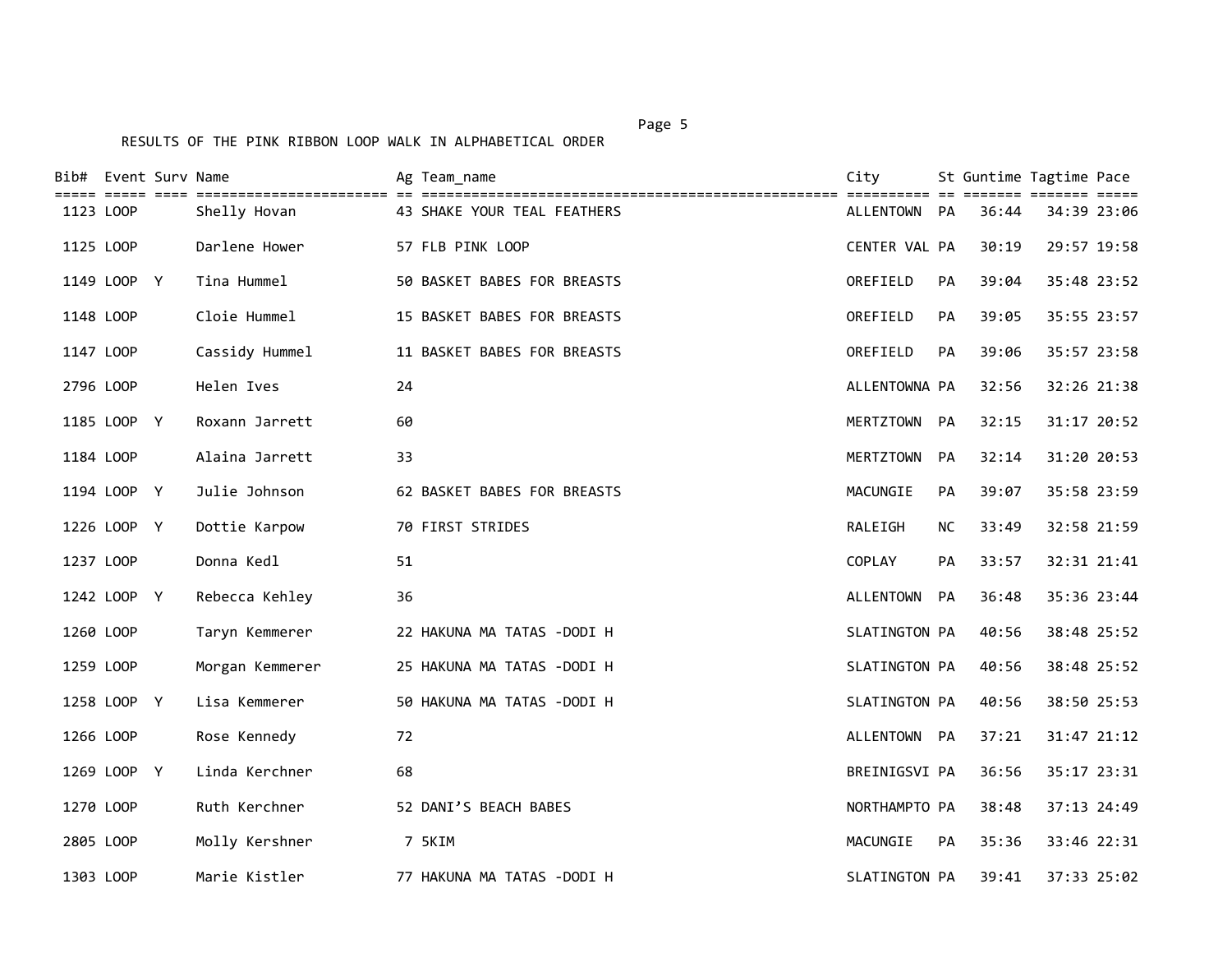| 1311 LOOP<br>V. | Janet Kline      | 63 BEAUTIFUL YOU- ALLENTOWN YMCA | <b>BATH</b>   | PA | 35:37 | 34:44 23:09 |
|-----------------|------------------|----------------------------------|---------------|----|-------|-------------|
| 2810 LOOP       | Amy Koenig       | 51 HAKUNA MA TATAS -DODI H       | GERMANSVIL PA |    | 40:57 | 38:52 25:55 |
| 1331 LOOP Y     | Angelic Kokosky  | 51 ANGELS WINGS                  | BETHLEHEM PA  |    | 41:20 | 39:56 26:38 |
| 1342 LOOP       | Janine Korpics   | 46 SHAKE YOUR TEAL FEATHERS      | BETHLEHEM     | PA | 36:39 | 34:33 23:02 |
| 1348 LOOP       | Kelly Kowalewski | 34                               | EMMAUS        | PA | 34:56 | 33:50 22:33 |

Page 6 and the contract of the contract of the contract of the contract of the contract of the contract of the

| Bib#      | Event Sury Name |                  | Ag Team name                                                        | City          |    |       | St Guntime Tagtime Pace |  |
|-----------|-----------------|------------------|---------------------------------------------------------------------|---------------|----|-------|-------------------------|--|
| 1350 LOOP |                 | Barbara Kozo     | 37 ANGELS WINGS                                                     | BETHLEHEM PA  |    | 41:13 | 39:56 26:37             |  |
|           | 1369 LOOP Y     | Laura Krisanda   | 58                                                                  | PHILLIPSBU NJ |    | 43:16 | 39:59 26:39             |  |
| 1373 LOOP |                 | Haley Krueger    | 22 UNION TERRACE                                                    | ALLENTOWN     | PA | 36:48 | 31:57 21:18             |  |
| 1374 LOOP |                 | Michelle Krueger | 52 UNION TERRACE                                                    | ALLENTOWN PA  |    | 36:49 | 31:58 21:19             |  |
|           | 1402 LOOP Y     | Karen Laitman    | 56                                                                  | MILLSBORO     | DE | 39:29 | 38:49 25:53             |  |
|           | 1417 LOOP Y     | Diane Lariar     | 64                                                                  | NORTHAMPTO PA |    | 39:29 | 38:49 25:53             |  |
| 2935 LOOP |                 | Denita Leach     | 61                                                                  | SLATINGTON PA |    | 26:52 | 26:33 17:42             |  |
| 1435 LOOP |                 | Karen Leaver     | 62                                                                  | <b>EMMAUS</b> | PA | 36:49 | 35:37 23:45             |  |
| 1443 LOOP |                 | Rachael Leggore  | 35 BB&T UNITED FOR WOMEN                                            | <b>COPLAY</b> | PA | 25:40 | 24:41 16:27             |  |
| 1471 LOOP |                 | Erika Letsak     | 31 CANCER SUPPORT COMMUNITY OF THE GREATER LEHIGH VAL SAYLORSBUR PA |               |    | 27:22 | 27:06 18:04             |  |
| 1485 LOOP |                 | Marcie Litak     | 45 SHAKE YOUR TEAL FEATHERS                                         | BETHLEHEM PA  |    | 36:43 | 34:40 23:07             |  |
| 1486 LOOP |                 | Dawn Litz        | 63                                                                  | BETHLEHEM PA  |    | 39:13 | 38:48 25:52             |  |
| 1491 LOOP |                 | Keianna Lopez    | 16 ANGELS WINGS                                                     | BETHLEHEM PA  |    | 41:12 | 39:56 26:37             |  |
| 1490 LOOP |                 | Ashley Lopez     | 39 ANGELS WINGS                                                     | BETHLEHEM     | PA | 41:14 | 39:56 26:38             |  |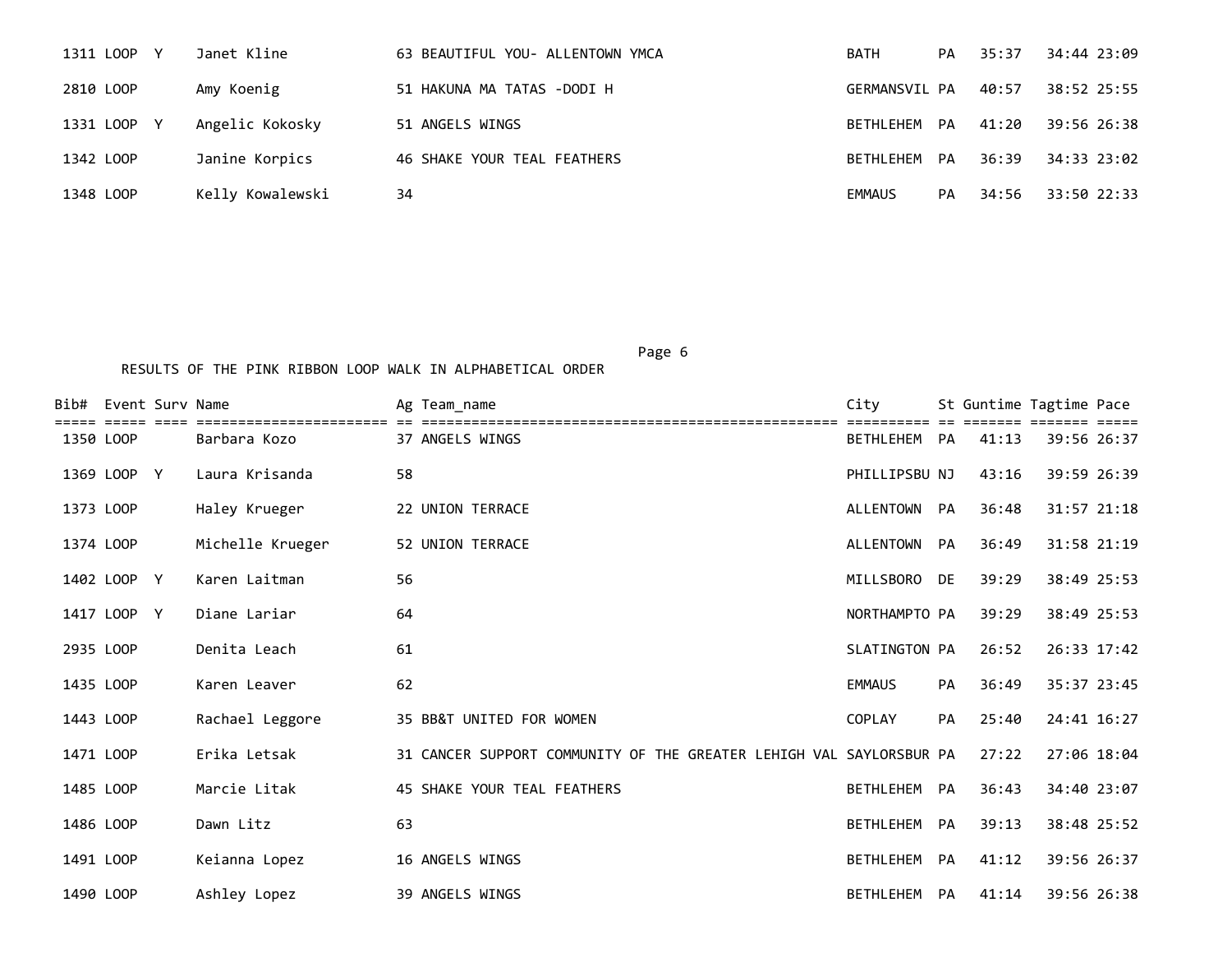| 2973 LOOP<br>Y | Stephanie Lukanowski | 54                                | NAZARETH         | PA        | 41:17 | 39:19 26:13 |
|----------------|----------------------|-----------------------------------|------------------|-----------|-------|-------------|
| 1512 LOOP      | Jennifer MacDonald   | 27 DUNNE MANNING                  | MACUNGIE         | <b>PA</b> | 29:50 | 29:33 19:42 |
| 1519 LOOP      | Donna MacKaravitz    | 67                                | BETHLEHEM        | PA        | 27:23 | 27:15 18:10 |
| 1617 LOOP Y    | Kimberly McFadden    | 46 5KIM                           | EMMAUS           | PA        | 36:51 | 35:03 23:22 |
| 1627 LOOP      | Niamh McIntosh       | 7 LEHIGH VALLEY CANCER INSTITUTE  | ALLENTOWN        | PA        | 26:49 | 25:35 17:03 |
| 1626 LOOP      | Alyson McIntosh      | 41 LEHIGH VALLEY CANCER INSTITUTE | ALLENTOWN        | PA        | 26:49 | 25:36 17:04 |
| 1629 LOOP      | Julia McIntyre       | 11 ANGELS WINGS                   | BETHLEHEM        | PA        | 41:13 | 39:48 26:32 |
| 1630 LOOP      | Karen McIntyre       | 47 ANGELS WINGS                   | BETHLEHEM PA     |           | 41:21 | 39:55 26:37 |
| 2828 LOOP      | Caitlin Meagher      | 11 ANGELS WINGS                   | <b>BETHLEHEM</b> | PA        | 41:14 | 39:49 26:33 |
| 2829 LOOP      | Colleen Meagher      | 40 ANGELS WINGS                   | BETHLEHEM        | PA        | 41:22 | 39:56 26:38 |
| 1665 LOOP<br>Y | Judy Messina         | 76                                | BEACH HAVE NJ    |           | 44:52 | 42:59 28:40 |

Page 7

|           | Bib# Event Surv Name |                | Ag Team_name                | City          |    |       | St Guntime Tagtime Pace  |
|-----------|----------------------|----------------|-----------------------------|---------------|----|-------|--------------------------|
| 1713 LOOP |                      | Stacey Miller  | 38 FLB PINK LOOP            | CENTER VAL PA |    | 38:00 | 32:24 21:36              |
|           | 1704 LOOP Y          | Marilyn Miller | 72 FLB PINK LOOP            | CENTER VAL PA |    | 38:00 | 32:25 21:37              |
| 2833 LOOP |                      | Dee Miller     | 56 HAKUNA MA TATAS -DODI H  | NAZARETH      | PA | 39:19 | 37:03 24:42              |
|           | 1746 LOOP Y          | Kathie Mory    | 58                          | MACUNGIE      |    |       | PA 1:02:19 1:00:39 40:26 |
| 1764 LOOP |                      | Renee Munley   | 45                          | <b>JESSUP</b> | PA | 28:37 | 28:09 18:46              |
| 1768 LOOP |                      | Alison Murray  | 44 SHAKE YOUR TEAL FEATHERS | BETHLEHEM     | PA | 36:42 | 34:38 23:05              |
| 1783 LOOP |                      | Ava Nace       | 6                           | <b>EASTON</b> | PA | 23:39 | 23:31 15:41              |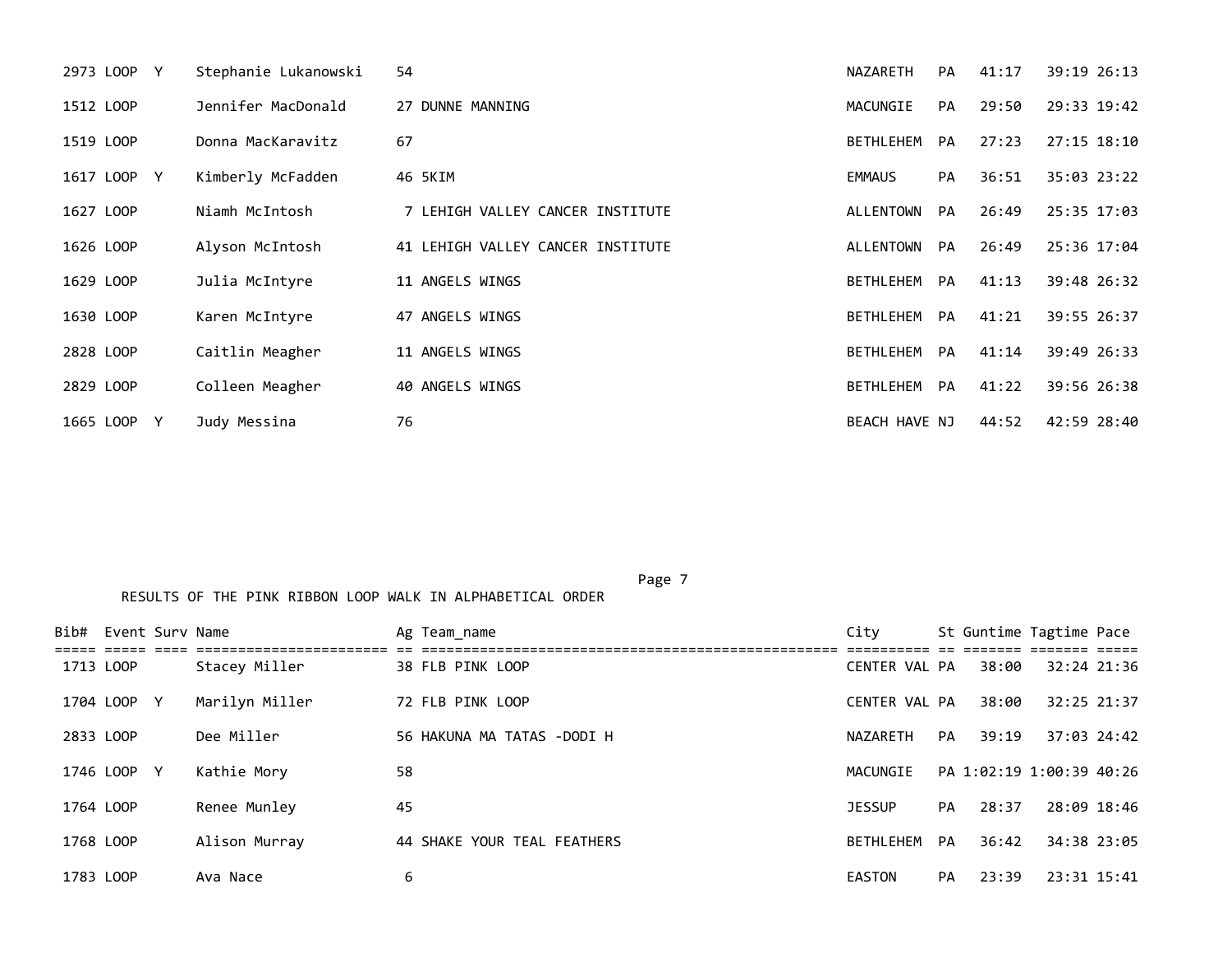| 1784 LOOP   | Sara Nace          | 37                                     | <b>EASTON</b>        | PA | 23:39 | 23:31 15:41   |
|-------------|--------------------|----------------------------------------|----------------------|----|-------|---------------|
| 1788 LOOP   | Ann Marie Natel    | 62                                     | <b>QUAKERTOWN PA</b> |    | 21:04 | 20:57 13:58   |
| 1790 LOOP Y | Roberta Needle     | 67                                     | ALLENTOWN PA         |    | 32:44 | 32:02 21:21   |
| 1818 LOOP   | Lauren Nietz       | 22 METRO BEAUTY ACADEMY                | COALDALE             | PA | 33:36 | 33:02 22:01   |
| 1829 LOOP   | Morgan 0           | 10 JUDY'S JEMS                         | GLEN MILLS PA        |    | 35:51 | 34:22 22:55   |
| 2843 LOOP Y | Kimberly Oates     | 59 DUNNE MANNING                       | ALLENTOWN PA         |    | 32:58 | 32:28 21:39   |
| 1842 LOOP   | Kp Oleary          | 69                                     | <b>EMMAUS</b>        | PA | 25:01 | 24:57 16:38   |
| 1840 LOOP   | Barbara Oleary     | 52 AIR PRODUCTS                        | ALLENTOWN            | PA | 47:27 |               |
| 1883 LOOP   | Debbie Pavlov      | 65 DUNNE MANNING                       | <b>BETHLEHEM</b>     | PA | 32:33 | 32:20 21:33   |
| 1898 LOOP   | Cheryl Peters      | 69 TIGHE ORTHODONTICS                  | ALLENTOWN PA         |    | 28:02 | 27:56 18:37   |
| 1904 LOOP   | Stephanie Petersen | 34                                     | SELLERSVIL PA        |    | 44:51 | 42:59 28:40   |
| 1930 LOOP   | Marielina Polanco  | 11                                     | WHITEHALL            | PA | 15:21 | $3:34$ $2:23$ |
| 1928 LOOP   | Ariana Polanco     | 13                                     | WHITEHALL            | PA | 15:16 | 15:00 10:00   |
| 2854 LOOP   | Abigail Puglia     | 9 ST. LUKE'S UNIVERSITY HEALTH NETWORK | EASTON               | PA | 25:02 | 24:42 16:28   |
| 1997 LOOP Y | Mary Reilly        | 51 TEAM REILLY                         | MACUNGIE             | PA | 34:52 | 33:52 22:35   |
| 1998 LOOP   | Molly Reilly       | 15 TEAM REILLY                         | MACUNGIE             | PA | 34:51 | 33:53 22:36   |
| 1996 LOOP Y | Kathy Reilly       | 74 TEAM REILLY                         | MACUNGIE             | PA | 34:53 | 33:55 22:37   |
| 1993 LOOP   | Annie Reilly       | 13 TEAM REILLY                         | MACUNGIE             | PA | 34:52 | 33:55 22:37   |

Page 8 and 2012 and 2012 and 2012 and 2012 and 2012 and 2012 and 2012 and 2012 and 2012 and 2012 and 2012 and

| Bib#      | Event Surv Name |             | Ag Team name                | <b>City</b> |    | St Guntime Tagtime Pace |             |  |
|-----------|-----------------|-------------|-----------------------------|-------------|----|-------------------------|-------------|--|
|           |                 |             |                             |             |    |                         |             |  |
| 2023 LOOP |                 | Tara Rieger | 43 SHAKE YOUR TEAL FEATHERS | RETHI FHEM  | PA | 36:41                   | 34.39 23.06 |  |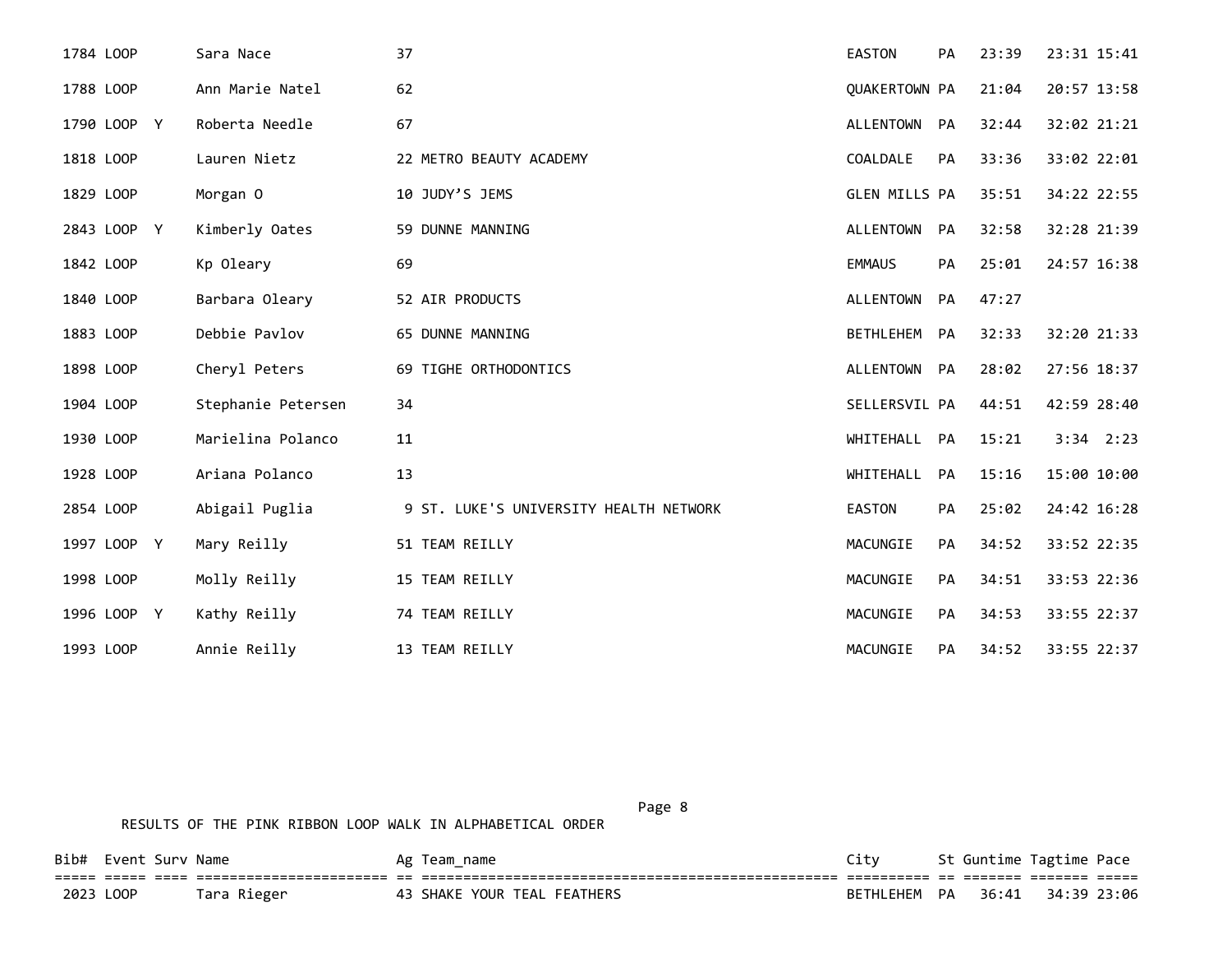| 2024 LOOP   | Melissa Riexinger    | 42 ANGELS WINGS                                                     | BETHLEHEM PA     |           | 41:12 | 39:53 26:35 |
|-------------|----------------------|---------------------------------------------------------------------|------------------|-----------|-------|-------------|
| 2034 LOOP Y | Maryann Roach        | 68 SWEET MAMMORIES                                                  | ALLENTOWN        | PA        | 35:22 | 33:39 22:26 |
| 2040 LOOP Y | Marilyn Roberts      | 71 BRADBURY-SULLIVAN LGBT COMMUNITY CENTER                          | OREFIELD         | PA        | 42:32 | 42:04 28:03 |
| 2041 LOOP   | Dianne Robinson      | 59                                                                  | ALLENTOWN PA     |           | 26:57 | 26:27 17:38 |
| 2084 LOOP Y | Lynne Rush           | 57                                                                  | BETHLEHEM PA     |           | 43:00 | 39:42 26:28 |
| 2083 LOOP   | Beatrice Rush        | 81                                                                  | BETHLEHEM PA     |           | 43:16 | 39:58 26:39 |
| 2871 LOOP   | Emily Scheetz        | 26 METRO BEAUTY ACADEMY                                             | <b>EMMAUS</b>    | <b>PA</b> | 33:40 | 32:57 21:58 |
| 2872 LOOP   | Trish Scheetz        | 58 METRO BEAUTY ACADEMY                                             | <b>EMMAUS</b>    | PA        | 33:41 | 33:00 22:00 |
| 2137 LOOP   | Megan Scherzberg     | 33                                                                  | COOPERSBUR PA    |           | 36:50 | 35:38 23:45 |
| 2136 LOOP   | Katherine Scherzberg | 33                                                                  | COOPERSBUR PA    |           | 37:14 | 36:03 24:02 |
| 2138 LOOP Y | Debby Schevets       | 65 DUNNE MANNING                                                    | MACUNGIE         | PA        | 29:51 | 29:34 19:43 |
| 2873 LOOP   | Amy Schneider        | 36                                                                  | SCHUYLKILL PA    |           | 36:48 | 35:37 23:45 |
| 2165 LOOP   | Joann Schwartz       | 69 CROSS AMERICA PARTNERS                                           | <b>EASTON</b>    | <b>PA</b> | 43:01 | 41:20 27:33 |
| 2171 LOOP   | Nikol Schwartz       | 40 CROSS AMERICA PARTNERS                                           | EASTON           | PA        | 43:05 | 41:24 27:36 |
| 2174 LOOP   | Dee Sciarra          | 63                                                                  | BETHLEHEM        | PA        | 39:13 | 38:49 25:53 |
| 2187 LOOP Y | Melissa Sefcik       | 46                                                                  | <b>EMMAUS</b>    | PA        | 25:09 | 25:00 16:40 |
| 2203 LOOP   | Deborah Serfass      | 59                                                                  | SLATINGTON PA    |           | 39:13 | 38:47 25:52 |
| 2238 LOOP   | Patricia Shiroff     | 67                                                                  | EASTON           | PA        | 30:25 | 30:17 20:11 |
| 2252 LOOP   | Giovanna Simmons     | 15 ANGELS WINGS                                                     | <b>BETHLEHEM</b> | PA        | 41:14 | 39:50 26:34 |
| 2251 LOOP   | Carmela Simmons      | 46 ANGELS WINGS                                                     | BETHLEHEM PA     |           | 41:21 | 39:59 26:40 |
| 2918 LOOP   | Amber Smith          | 40                                                                  | CENTER VAL PA    |           | 23:46 | 5:53 3:56   |
| 2284 LOOP Y | Joann Smith          | 61 CANCER SUPPORT COMMUNITY OF THE GREATER LEHIGH VAL SAYLORSBUR PA |                  |           | 29:53 | 29:37 19:45 |
| 2288 LOOP   | Ryan Smith           | 15 ANGELS WINGS                                                     | NORTHAMPTO PA    |           | 41:11 | 39:52 26:35 |
| 2287 LOOP   | Kerri Smith          | 45 ANGELS WINGS                                                     | NORTHAMPTO PA    |           | 41:13 | 39:59 26:39 |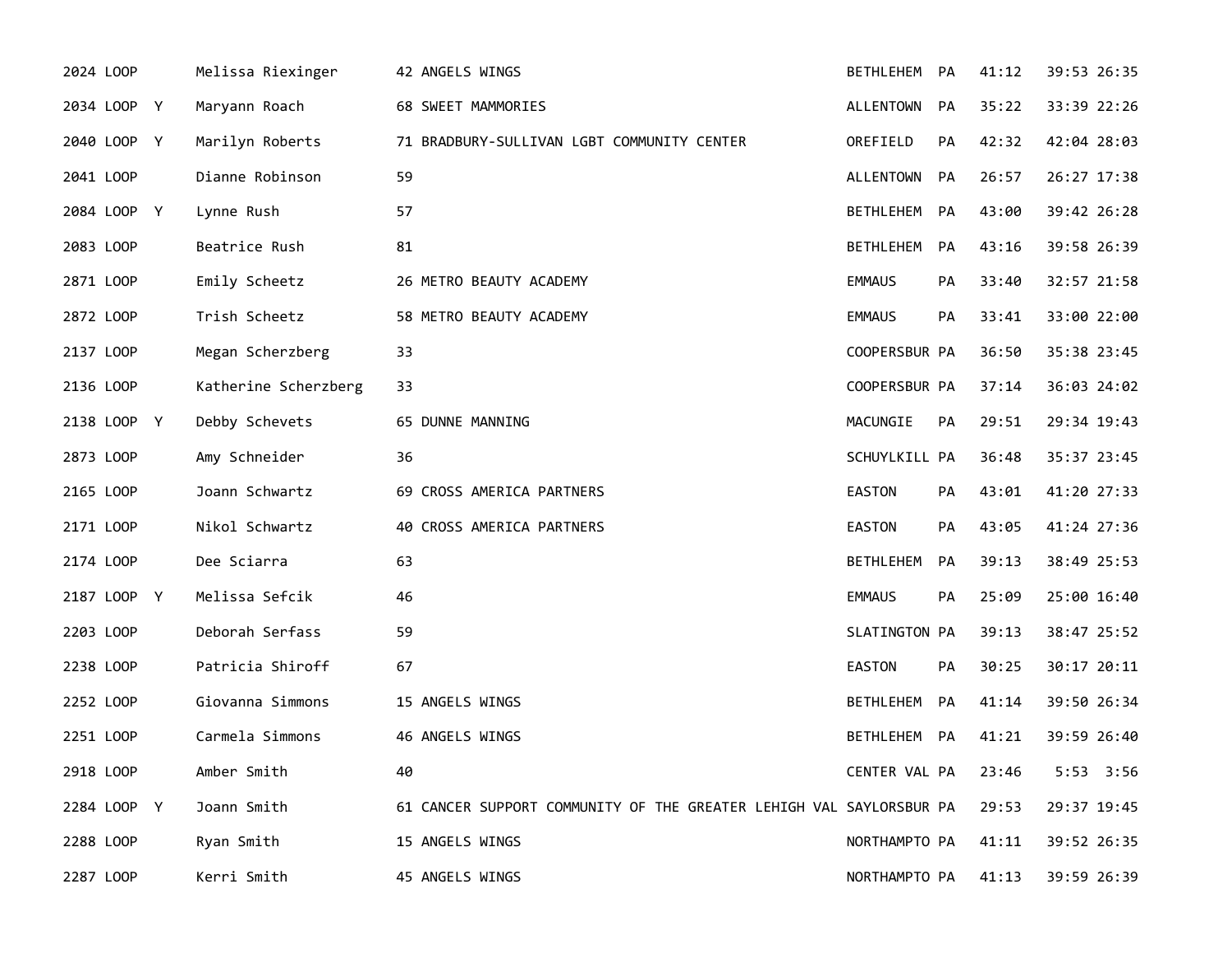|           | Bib# Event Surv Name |                      | Ag Team name                                                                                                                             | City                  |    |       | St Guntime Tagtime Pace |
|-----------|----------------------|----------------------|------------------------------------------------------------------------------------------------------------------------------------------|-----------------------|----|-------|-------------------------|
| 2298 LOOP |                      | Melissa Snyder       | till 1999 1999 sterstillinginging in intertitionellingingingingingingingingingingi 199919991 in 199910 199910<br>54 DOTTIE'S BUTTERFLIES | SUMMIT HIL PA         |    | 30:14 | 29:31 19:41             |
|           | 2314 LOOP Y          | Roxann Soulsby       | 51 HAKUNA MA TATAS -DODI H                                                                                                               | COPLAY                | PA | 39:41 | 37:32 25:02             |
| 2329 LOOP |                      | Kim Stauffer         | 33                                                                                                                                       | ZIONSVILLE PA 1:00:32 |    |       | 58:56 39:18             |
|           | 2340 LOOP Y          | Janice Stem          | 81                                                                                                                                       | <b>EASTON</b>         | PA | 43:03 | 39:44 26:30             |
| 2343 LOOP |                      | Donna Stennett       | 58                                                                                                                                       | <b>EASTON</b>         | PA | 34:00 | 32:27 21:38             |
| 2345 LOOP |                      | Kathleen Sterner     | 69                                                                                                                                       | ALLENTOWN             | PA | 32:43 | 32:01 21:21             |
| 2884 LOOP |                      | Judith Stewart-Miles | 53                                                                                                                                       | ALLENTOWN PA          |    | 27:55 | 27:29 18:20             |
| 2363 LOOP |                      | Holly Stoneback      | 36 OAA PINK PAWS PACK                                                                                                                    | HELLERTOWN PA         |    | 26:02 | 25:30 17:00             |
| 2369 LOOP |                      | Faye Strachan        | 65 RUPBER                                                                                                                                | FLEETWOOD PA          |    | 34:59 | 33:01 22:01             |
| 2425 LOOP |                      | Molly Tighe          | 7 TIGHE ORTHODONTICS                                                                                                                     | ALLENTOWN PA          |    | 15:05 | 15:03 10:02             |
| 2423 LOOP |                      | Ainsley Tighe        | 9 TIGHE ORTHODONTICS                                                                                                                     | ALLENTOWN PA          |    | 15:23 | 15:22 10:15             |
| 2431 LOOP |                      | Brooke Toohey        | 16 ANGELS WINGS                                                                                                                          | EASTON                | PA | 41:14 | 39:50 26:34             |
| 2453 LOOP |                      | Candace Trinidad     | 38 SHAKE YOUR TEAL FEATHERS                                                                                                              | ZIONSVILLE PA         |    | 36:41 | 34:33 23:02             |
| 2481 LOOP |                      | Emma Valle           | 15 ANGELS WINGS                                                                                                                          | BLOOMSBURY NJ         |    | 41:14 | 40:00 26:40             |
| 2480 LOOP |                      | Denise Valle         | 49 ANGELS WINGS                                                                                                                          | BLOOMSBURY NJ         |    | 42:33 | 41:09 27:26             |
| 2486 LOOP |                      | Melissa Vandever     | 44 SHAKE YOUR TEAL FEATHERS                                                                                                              | BETHLEHEM PA          |    | 36:40 | 34:35 23:04             |
| 2899 LOOP |                      | Kara Vasquez         | 15 ANGELS WINGS                                                                                                                          | <b>BETHLEHEM</b>      | PA | 41:14 | 39:54 26:36             |
| 2900 LOOP |                      | Melissa Vasquez      | 48 ANGELS WINGS                                                                                                                          | BETHLEHEM PA          |    | 42:35 | 41:13 27:29             |
| 2493 LOOP |                      | Denisse Velez        | 35 OAA PINK PAWS PACK                                                                                                                    | <b>TOPTON</b>         | PA | 32:19 | 31:46 21:11             |

Page 9 - Page 9 - Page 9 - Page 9 - Page 9 - Page 9 - Page 9 - Page 9 - Page 9 - Page 9